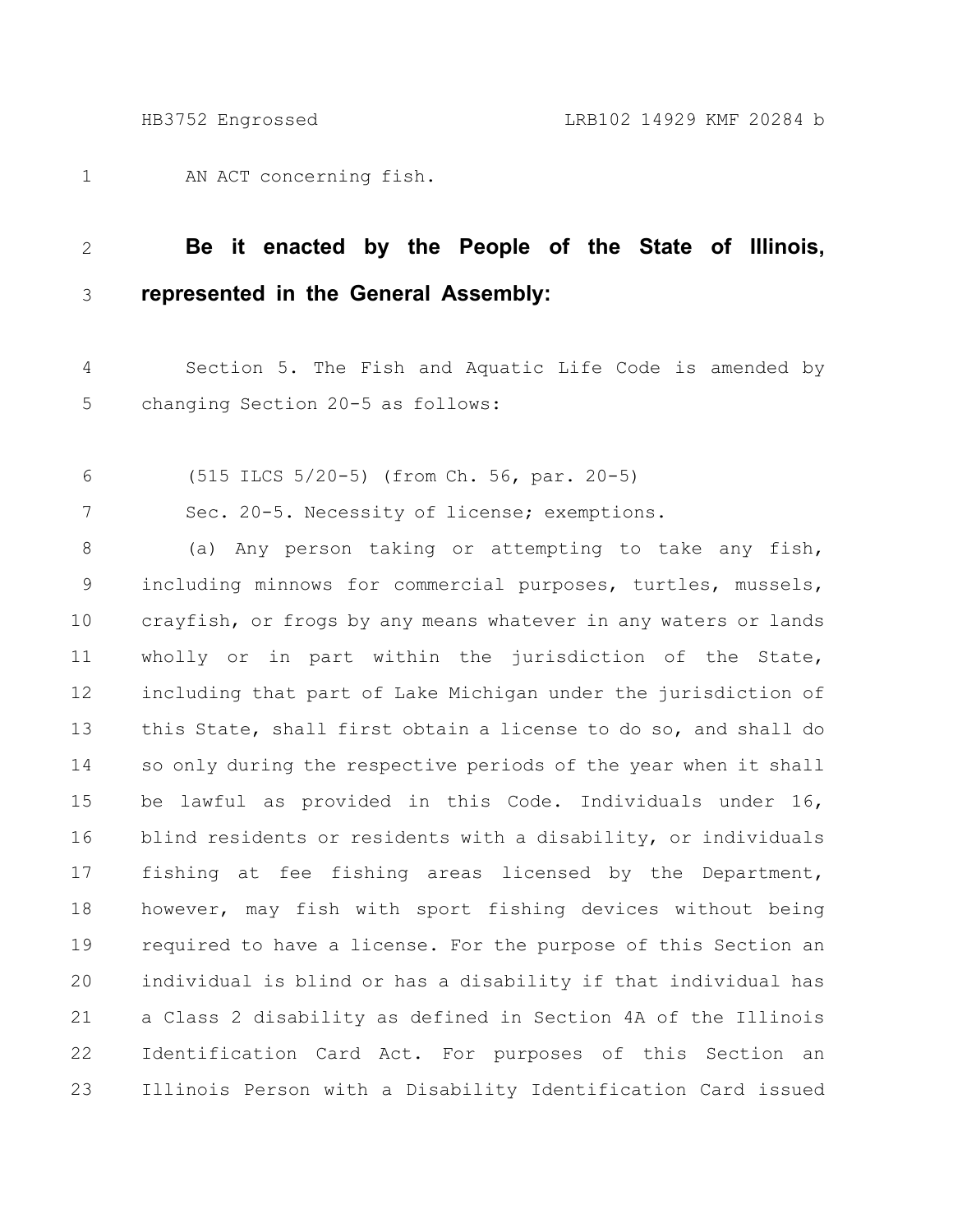HB3752 Engrossed - 2 - LRB102 14929 KMF 20284 b

under the Illinois Identification Card Act indicating that the individual named on the card has a Class 2 disability shall be adequate documentation of a disability. 1 2 3

(b) A courtesy non-resident sport fishing license or stamp may be issued at the discretion of the Director, without fee, to (i) any individual officially employed in the wildlife and fish or conservation department of another state or of the United States who is within the State to assist or consult or cooperate with the Director or (ii) the officials of other states, the United States, foreign countries, or officers or representatives of conservation organizations or publications while in the State as guests of the Governor or Director. 4 5 6 7 8 9 10 11 12

(c) The Director may issue special fishing permits without cost to groups of hospital patients or to individuals with disabilities for use on specified dates in connection with supervised fishing for therapy. 13 14 15 16

(d) Veterans who, according to the determination of the Veterans' Administration as certified by the Department of Veterans' Affairs, are at least 10% disabled with service-related disabilities or in receipt of total disability pensions may fish with sport fishing devices during those periods of the year it is lawful to do so without being required to have a license, on the condition that their respective disabilities do not prevent them from fishing in a manner which is safe to themselves and others. 17 18 19 20 21 22 23 24 25

(e) Each year the Director may designate a period, not to 26